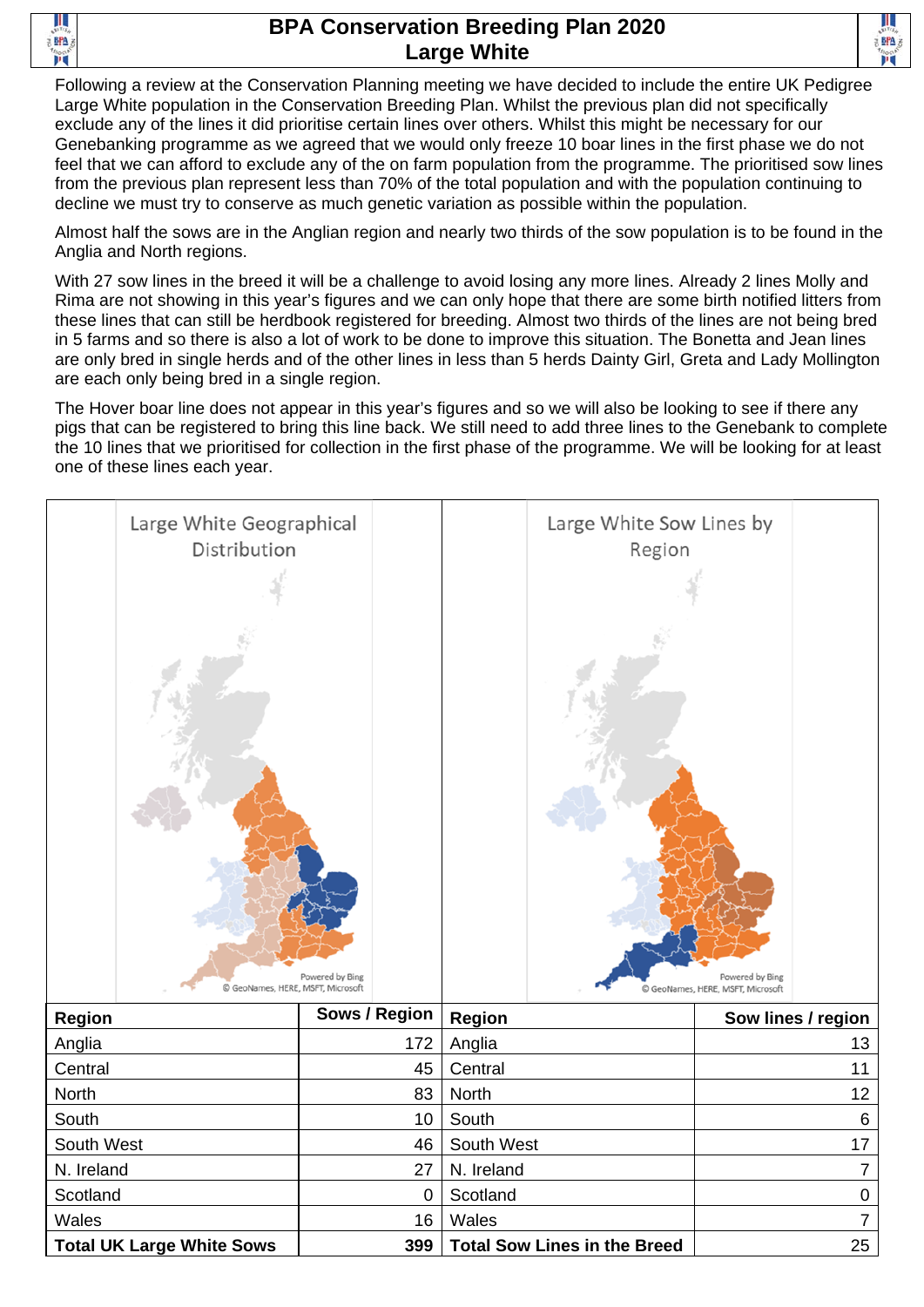

## **BPA Bloodline Survey 2019 Large White Bloodline Numbers**



|                                          | Members keeping this line |                |                | <b>Line Name</b>       | Last seen | <b>Total Sows</b> |                 |                         |                 |
|------------------------------------------|---------------------------|----------------|----------------|------------------------|-----------|-------------------|-----------------|-------------------------|-----------------|
| 2019                                     | 2018                      | 2017           | 2007           |                        |           | 2019              | 2018            | 2017                    | 2007            |
| 15                                       | 17                        | 13             | 10             | <b>Beautiful</b>       |           | 46                | 42              | 38                      | 36              |
| $\overline{4}$                           | 5                         | $\overline{2}$ | 4              | <b>Berry Catalina</b>  |           | 9                 | 13              | 3                       | 13              |
| $\overline{2}$                           | $\overline{2}$            | $\overline{4}$ | 6              | Beryl                  |           | 3                 | $\overline{2}$  | $\overline{7}$          | 25              |
| $\overline{7}$                           | 10                        | 13             | 8              | Blackberry             |           | 12                | $\overline{17}$ | 31                      | 98              |
| 1                                        | 1                         | 1              | 5              | <b>Bonetta</b>         |           | 1                 | 1               | 1                       | 18              |
| 12                                       | 16                        | 11             | 3              | <b>Champions Lady</b>  |           | 42                | 36              | 33                      | $\overline{3}$  |
| 3                                        | $\overline{2}$            | $\overline{2}$ | 5              | <b>Champions Molly</b> |           | 5                 | 3               | $\overline{\mathbf{4}}$ | $\overline{42}$ |
| $\overline{2}$                           | $\overline{2}$            | $\overline{3}$ | 3              | <b>Dainty Girl</b>     |           | 3                 | $\overline{4}$  | $\overline{7}$          | 10              |
| 3                                        | $\overline{5}$            | 5              | 8              | Dainty Lady            |           | 13                | $\overline{4}$  | 13                      | 63              |
| $\overline{3}$                           | 4                         | $\overline{3}$ | 3              | East Lass              |           | 5                 | 6               | $\overline{3}$          | 23              |
| $\overline{5}$                           | 10                        | 9              | 14             | Fanny                  |           | 11                | 18              | $\overline{15}$         | $\overline{72}$ |
| $\overline{2}$                           | 7                         | 5              | 3              | Greenback              |           | 2                 | 13              | 17                      | 13              |
| $\overline{\mathbf{4}}$                  | 5                         | $\overline{4}$ | $\overline{2}$ | Greta                  |           | 6                 | $\overline{7}$  | 8                       | $\overline{4}$  |
| $\overline{3}$                           | $\overline{3}$            | $\overline{3}$ | 6              | Houri                  |           | 3                 | 3               | 6                       | 13              |
| $\mathbf 1$                              | 1                         | $\overline{2}$ | 6              | Jean                   |           | $\overline{2}$    | 1               | $\overline{2}$          | $\overline{12}$ |
| 4                                        | 6                         | $\overline{7}$ | 3              | Lady Mollington        |           | $\overline{4}$    | 10              | 11                      | 10              |
| 3                                        | 3                         | 5              | 1              | Lassie                 |           | $\overline{7}$    | $\overline{4}$  | 6                       | 18              |
| 6                                        | $\overline{9}$            | $\overline{6}$ | 1              | <b>Maid Matilda</b>    |           | 47                | 44              | $\overline{37}$         | $\overline{9}$  |
| $\overline{4}$                           | $\overline{5}$            | $\overline{5}$ | 7              | Maple                  |           | $\overline{7}$    | 22              | 18                      | 65              |
| $\overline{4}$                           | 4                         | $\overline{4}$ | 9              | Maple Leaf             |           | 8                 | 5               | 8                       | 24              |
| $\mathbf 0$                              | 1                         | $\overline{2}$ | 3              | Molly                  | 2018      | $\mathbf 0$       | $\overline{2}$  | 3                       | 55              |
| $\overline{4}$                           | $\overline{3}$            | $\overline{3}$ | 3              | Primrose               |           | $\overline{5}$    | $\overline{3}$  | $\overline{6}$          | $\overline{17}$ |
| $\overline{6}$                           | $\overline{3}$            | $\overline{3}$ | 6              | Queen                  |           | 9                 | $6\phantom{1}6$ | $\overline{5}$          | 25              |
| 17                                       | 17                        | 15             | 13             | Queen Mary             |           | 54                | 57              | 47                      | 73              |
| $\overline{0}$                           | 1                         | 1              | 3              | Rima                   | 2018      | $\overline{0}$    | 1               | 1                       | 5               |
| 13                                       | 20                        | 15             | 6              | Royal Catalina         |           | 90                | 91              | 86                      | 121             |
| $\overline{2}$                           | $\overline{4}$            | 3              | 1              | Royal Maple            |           | 5                 | $\overline{7}$  | 5                       | 1               |
|                                          |                           |                |                | <b>Total</b>           |           | 399               | 430             | 421                     | 868             |
| Percentage of sows with purebred litters |                           |                | 68%            | 67%                    | 68%       | 91%               |                 |                         |                 |

|                                        |                | <b>Members keeping this line</b> |                | <b>Line Name</b>     |           | <b>Registered Boars</b> |                |                |                |
|----------------------------------------|----------------|----------------------------------|----------------|----------------------|-----------|-------------------------|----------------|----------------|----------------|
| 2019                                   | 2018           | 2017                             | 2007           |                      | Last seen | 2019                    | 2018           | 2017           | 2007           |
| 4                                      | 4              | $\overline{2}$                   | 8              | Alpine               |           | 6                       | 6              | 5              | 39             |
| 5                                      | 3              | 5                                | 8              | <b>Champion Boy</b>  |           | 7                       | 4              | 7              | 10             |
| 9                                      | 8              | 11                               | $\overline{2}$ | <b>Champion Turk</b> |           | 9                       | 8              | 16             | 3              |
| 6                                      | 6              | 5                                | 7              | Danny                |           | 8                       | 8              | 7              | 11             |
| 1                                      | 1              | 0                                | 0              | Dougal               |           |                         | $\overline{2}$ | 0              | $\mathbf 0$    |
| 11                                     | $\overline{7}$ | 3                                | 10             | <b>Field Marshal</b> |           | 14                      | 8              | 4              | 45             |
| $\overline{2}$                         | 5              | 5                                | $\overline{2}$ | Gul                  |           | 6                       | 11             | $\overline{2}$ | 10             |
| 0                                      | 1              | 0                                | $\mathbf 0$    | Hover                | 2018      | 0                       | 1              | $\mathbf 0$    | $\overline{0}$ |
| 9                                      | 9              | 8                                | 11             | <b>King David</b>    |           | 12                      | 13             | 11             | 20             |
| 4                                      | 4              | 4                                | $\overline{4}$ | Mcflannel            |           | 4                       | 4              | 5              | 11             |
| $\overline{2}$                         | $\overline{2}$ | 1                                | 3              | Napoleon             |           | 3                       | $\overline{2}$ | 4              | 1              |
| 4                                      | 3              | 3                                | 9              | Prince               |           | 5                       | 4              | 3              | 18             |
| 1                                      | 1              | 3                                | $\overline{2}$ | Rope                 |           |                         | 1              | 3              | 3              |
| $\overline{2}$                         | 2              | 3                                | 5              | <b>Royal Turk</b>    |           | 2                       | $\overline{2}$ | 3              | $\overline{7}$ |
| $\overline{2}$                         | 1              | 3                                | 4              | Snobb                |           | $\overline{2}$          | 1              | 17             | 4              |
| 1                                      | 1              | 1                                | 1              | Solid Gold           |           | 3                       | 3              | 1              | 1              |
| 1                                      | 1              | $\overline{2}$                   | 5              | Valiant              |           |                         | $\overline{2}$ | 9              | $\overline{2}$ |
| 8                                      | 8              | 6                                | $\overline{4}$ | Viking               |           | 8                       | 8              | 6              | $\overline{7}$ |
| 1                                      | 0              | 1                                | 7              | Weiss                |           |                         | $\overline{0}$ | 15             |                |
|                                        |                |                                  |                | <b>Total</b>         |           | 93                      | 88             | 43             | 90             |
| <b>Members keeping registered pigs</b> |                |                                  |                |                      |           | 51                      | 56             | 55             | 44             |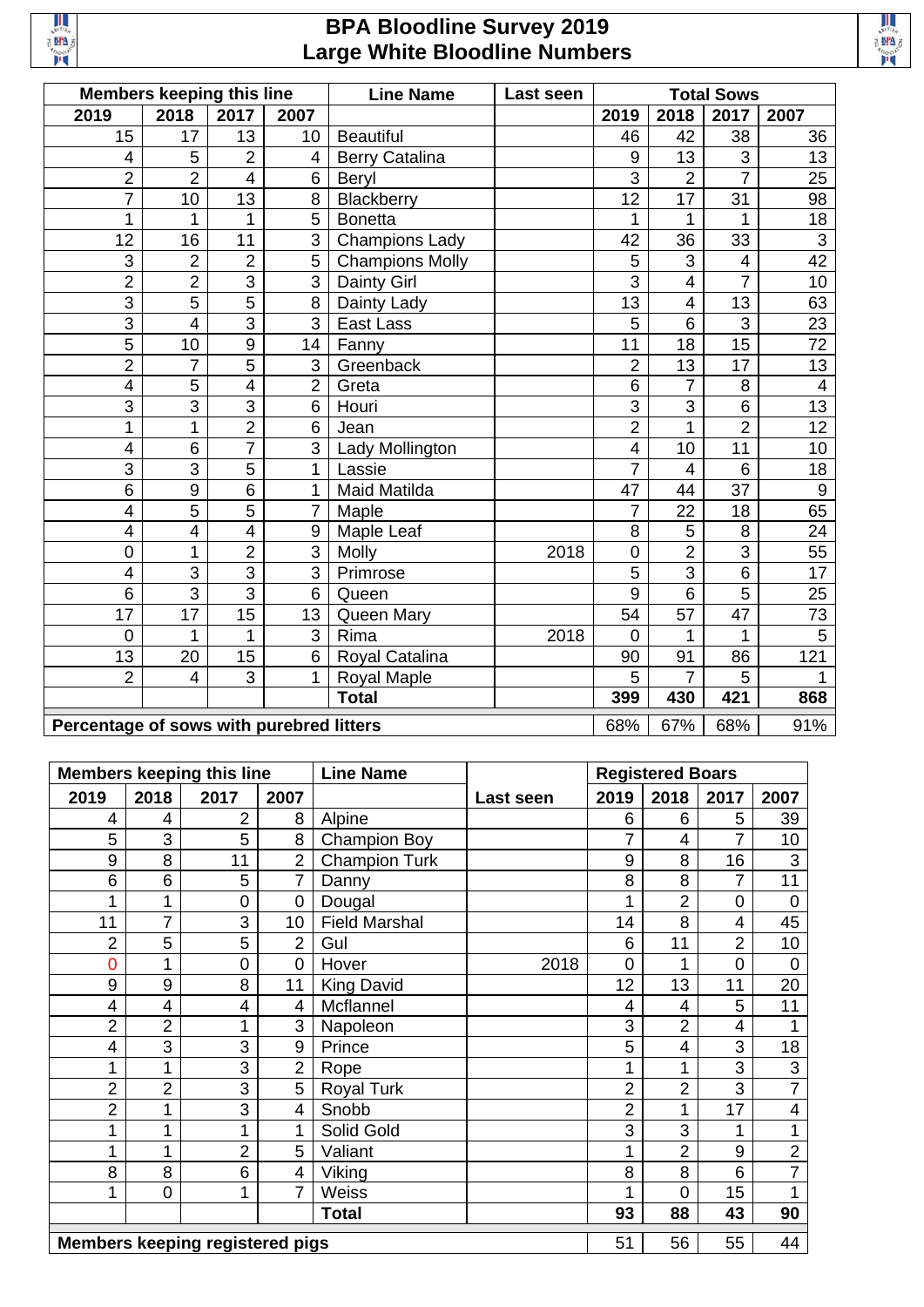

## **BPA Bloodline Survey 2019 Large White Geographical Distribution**



|                       |                  |                |                |                |                |                |                | <b>Total Sows</b> | Regions With   |
|-----------------------|------------------|----------------|----------------|----------------|----------------|----------------|----------------|-------------------|----------------|
| Region                | Anglia           | Central        | North          | South          | South West     | N. Ireland     | Wales          | /Line             | this Line      |
| <b>Beautiful</b>      | 9                | 13             | 3              |                | 17             | 0              | 3              | 46                | 6              |
| <b>Berry Catalina</b> | 0                | 6              | 0              | $\overline{2}$ |                | 0              | 0              | 9                 | 3              |
| Beryl                 | $\overline{2}$   | 0              | 0              | 0              | 4              | 0              | 0              | 3                 | $\overline{2}$ |
| Blackberry            | 3                | 3              | 5              | 0              | 4              | 0              | 0              | 12                | 4              |
| <b>Bonetta</b>        | 0                | 1              | 0              | 0              | 0              | 0              | 0              |                   |                |
| Champion Lady         | 5                | 11             | 21             | 3              | 0              | 0              | $\overline{2}$ | 42                | 5              |
| <b>Champion Molly</b> | 0                | 0              | 0              | 1              | 4              | 0              | 0              | 5                 | $\overline{2}$ |
| Dainty Girl           | 0                | 0              | 3              | 0              | 0              | 0              | 0              | 3                 |                |
| Dainty Lady           | 0                | 0              | 0              | $\overline{2}$ | 1              | 10             | 0              | 13                | 3              |
| East Lass             | $\overline{2}$   | 1              | 0              | 0              | $\overline{2}$ | 0              | 0              | 5                 | 3              |
| Fanny                 | 3                | 0              |                | 0              | $\overline{2}$ | 5              | 0              | 11                | 4              |
| Greenback             | 0                | 1              | 0              | 0              | 0              | 1              | 0              | $\overline{2}$    | $\overline{2}$ |
| Greta                 | 0                | 0              | 6              | 0              | 0              | 0              | 0              | 6                 |                |
| Houri                 | 0                | 0              | 0              |                | $\overline{2}$ | 0              | 0              | 3                 | $\overline{c}$ |
| Jean                  | 0                | 0              | 0              | 0              | $\overline{2}$ | 0              | 0              | $\overline{2}$    |                |
| Lady Mollington       | 0                | 0              | 4              | 0              | 0              | 0              | 0              | 4                 |                |
| Lassie                | 0                | 0              | 6              | 0              | 1              | 0              | 0              | $\overline{7}$    | $\overline{2}$ |
| Maid Matilda          | 38               | 0              | $\overline{7}$ | 0              | 0              | $\overline{2}$ | 0              | 47                | 3              |
| Maple                 | $\boldsymbol{0}$ | $\overline{c}$ | 0              | 0              | $\overline{2}$ | 0              | 3              | $\overline{7}$    | 3              |
| Maple Leaf            | 3                | $\overline{c}$ | 0              | 0              | $\overline{2}$ | 0              | 1              | 8                 | 4              |
| Primrose              | $\overline{2}$   | 0              | 1              | 0              | $\overline{2}$ | 0              | 0              | 5                 | 3              |
| Queen                 | 1                | 1              | 0              | 0              | 1              | 1              | 5              | 9                 | 5              |
| Queen Mary            | 26               | $\overline{2}$ | 18             | 0              | $\overline{2}$ | 5              | 1              | 54                | 6              |
| Royal Catalina        | 74               | $\overline{2}$ | 8              | 0              | 3              | 3              | 0              | 90                | 5              |
| Royal Maple           | 4                | $\mathbf 0$    | 0              | 0              | 0              | 0              |                | 5                 | $\overline{2}$ |
| Total Sows / Region   | 172              | 45             | 83             | 10             | 46             | 27             | 16             | 399               |                |

|                      |                         |             |                |       | South          | N.             |       | <b>Total Boars</b> | Regions With this |
|----------------------|-------------------------|-------------|----------------|-------|----------------|----------------|-------|--------------------|-------------------|
|                      | Anglia                  | Central     | North          | South | West           | Ireland        | Wales | /Line              | Line              |
| Alpine               | 3                       |             | $\mathbf 0$    | 0     | 0              | $\overline{2}$ | 0     | 6                  | 3                 |
| Champion Boy         | 0                       | 0           | 3              | 0     |                | 3              | 0     |                    | 3                 |
| <b>Champion Turk</b> | 3                       | 0           | $\overline{2}$ |       | 0              | $\overline{2}$ | 4     | 9                  | 5                 |
| Danny                | 3                       | 1           | $\overline{2}$ | 0     |                | 4              | 0     | 8                  | 5                 |
| Dougal               | 0                       | 0           | 0              | 0     | 0              | 1              | 0     |                    |                   |
| <b>Field Marshal</b> | $\overline{2}$          | 3           | 4              |       | 2              | 0              | 2     | 14                 | 6                 |
| Gul                  | 6                       | 0           | 0              | 0     | 0              | 0              | 0     | 6                  |                   |
| King David           | 5                       | 0           | 3              |       |                | $\overline{2}$ | 0     | 12                 | 5                 |
| Mcflannel            | $\overline{2}$          | 0           | 0              | 0     |                | 4              | 0     | 4                  | 3                 |
| Napoleon             | 0                       | 4           | 0              | 0     | 2              | 0              | 0     | 3                  | 2                 |
| Prince               | 0                       | 0           | 3              | 0     | $\overline{2}$ | 0              | 0     | 5                  | $\overline{2}$    |
| Rope                 | 0                       | $\mathbf 0$ | 0              | 0     | 0              | 1              | 0     |                    |                   |
| Royal Turk           | 0                       | 4           | 0              | 0     |                | 0              | 0     | 2                  |                   |
| Snobb                | 1                       | $\mathbf 0$ | 1              | 0     | 0              | 0              | 0     | 2                  | $\overline{2}$    |
| Solid Gold           | 3                       | 0           | 0              | 0     | 0              | 0              | 0     | 3                  |                   |
| Valiant              | 0                       | 0           | $\pmb{0}$      | 0     |                | 0              | 0     |                    |                   |
| Viking               | 1                       | 0           | 5              | 0     |                | 1              | 0     | 8                  |                   |
| Weiss                | $\overline{\mathbf{A}}$ | 0           | 0              | 0     | 0              | 0              | 0     |                    |                   |
| Total Boars / Line   | 30                      | 7           | 23             | 3     | 13             | 14             | 3     | 93                 |                   |
| Breeders / Region    | 7                       | 9           | 13             | 5     | 10             | 4              | 3     |                    |                   |